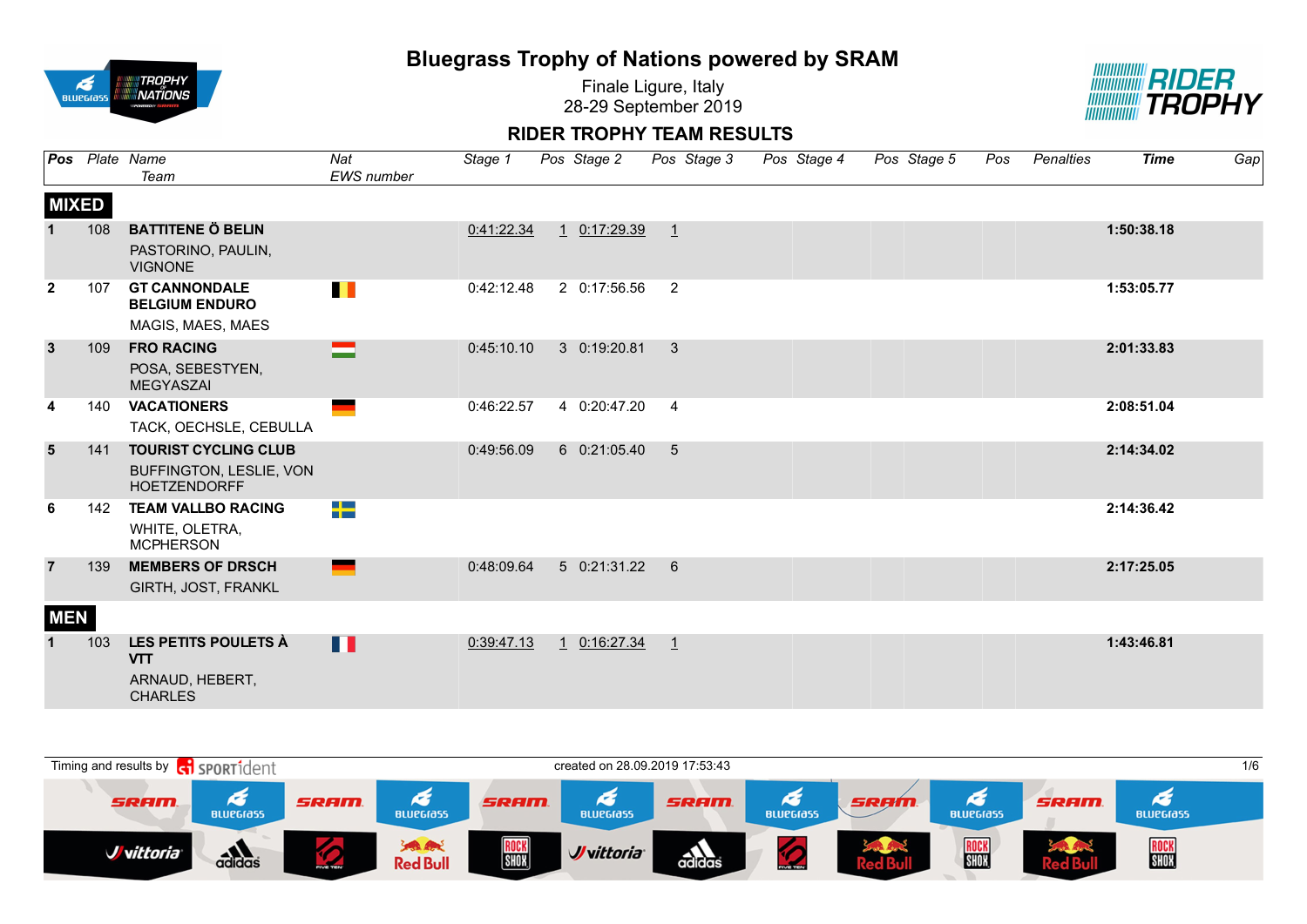

Finale Ligure, Italy 28-29 September 2019



|                |     | Pos Plate Name                                         | Nat               | Stage 1    | Pos Stage 2   |                | Pos Stage 3 | Pos Stage 4 | Pos Stage 5 | Pos | Penalties | <b>Time</b> | Gap |
|----------------|-----|--------------------------------------------------------|-------------------|------------|---------------|----------------|-------------|-------------|-------------|-----|-----------|-------------|-----|
|                |     | Team                                                   | <b>EWS</b> number |            |               |                |             |             |             |     |           |             |     |
| <b>MEN</b>     |     |                                                        |                   |            |               |                |             |             |             |     |           |             |     |
| $\overline{2}$ | 104 | <b>TEAM ECUREUIL</b>                                   | <b>TIP</b>        | 0:40:18.80 | 2 0:16:31.48  | $\overline{2}$ |             |             |             |     |           | 1:46:04.99  |     |
|                |     | GERMAN, MASSOT,<br><b>GARANGER</b>                     |                   |            |               |                |             |             |             |     |           |             |     |
| $\overline{3}$ | 102 | <b>LUPATO SISTERS</b>                                  | n II              | 0:41:22.23 | 5 0:17:03.07  | $\overline{4}$ |             |             |             |     |           | 1:46:48.87  |     |
|                |     | LUPATO, LUPATO,<br><b>PIRAZZOLI</b>                    |                   |            |               |                |             |             |             |     |           |             |     |
| 4              | 105 | <b>NORCO ENDURO RACING</b>                             | $\div$            | 0:41:09.55 | 4 0:17:30.72  | 6              |             |             |             |     |           | 1:47:57.19  |     |
|                |     | OPPLIGER, BAHLER, BALZ                                 |                   |            |               |                |             |             |             |     |           |             |     |
| $5\phantom{1}$ | 106 | <b>MTB BEDS</b>                                        | $\frac{N}{N}$     | 0:40:19.57 | 3 0:16:42.25  | $\mathbf{3}$   |             |             |             |     |           | 1:48:05.74  |     |
|                |     | RYAN, HUSKINSON, ASTON                                 |                   |            |               |                |             |             |             |     |           |             |     |
| 6              | 111 | <b>BELGIAN ENDURO</b><br><b>CUPPER</b>                 | П                 | 0:42:06.07 | 7 0:18:10.21  | $\overline{7}$ |             |             |             |     |           | 1:52:34.85  |     |
|                |     | STEPIEN, EVRARD,<br><b>LEGROS</b>                      |                   |            |               |                |             |             |             |     |           |             |     |
| $\overline{7}$ | 112 | <b>PIEMONTE RACING TEAM</b>                            | П                 | 0:42:09.26 | 8 0:18:12.87  | 8              |             |             |             |     |           | 1:52:53.27  |     |
|                |     | FANTINO, ALLIATA,<br><b>MARCHESE</b>                   |                   |            |               |                |             |             |             |     |           |             |     |
| 8              | 120 | <b>MOUNTAIN SPORTS</b><br><b>DISTRIBUTION MAFFIA</b>   | $\blacksquare$    | 0:42:44.75 | 9 0:18:26.04  | 10             |             |             |             |     |           | 1:53:02.15  |     |
|                |     | VANDEN HAESEVELDE,<br>VAN INGELGOM, DE<br><b>VOCHT</b> |                   |            |               |                |             |             |             |     |           |             |     |
| 9              | 113 | <b>IRISH DADS</b>                                      | H                 | 0:43:59.54 | 14 0:18:25.26 | 9              |             |             |             |     |           | 1:55:58.92  |     |
|                |     | WARD, MCLOUGHLIN,<br><b>ROCKS</b>                      |                   |            |               |                |             |             |             |     |           |             |     |

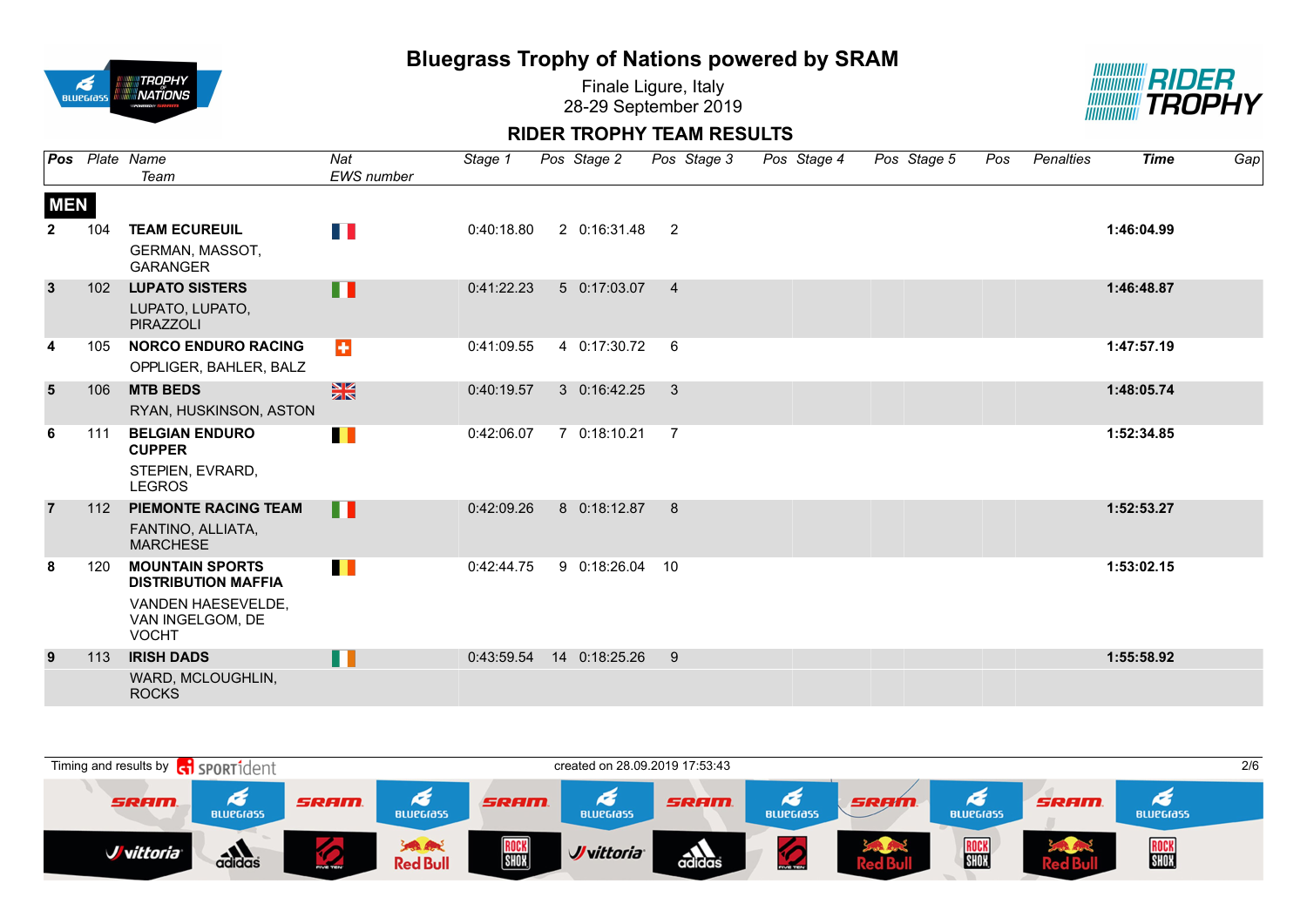

Finale Ligure, Italy 28-29 September 2019



|            |     | Pos Plate Name<br>Team                                                                       | Nat<br><b>EWS</b> number | Stage 1    | Pos Stage 2                    | Pos Stage 3 | Pos Stage 4 | Pos Stage 5 | Pos | Penalties | <b>Time</b> | Gap |
|------------|-----|----------------------------------------------------------------------------------------------|--------------------------|------------|--------------------------------|-------------|-------------|-------------|-----|-----------|-------------|-----|
| <b>MEN</b> |     |                                                                                              |                          |            |                                |             |             |             |     |           |             |     |
| 10         | 124 | <b>GUIDI-ROSASBIKE</b>                                                                       | n p                      |            | 0:43:42.78  11  0:18:42.75  13 |             |             |             |     |           | 1:56:44.50  |     |
|            |     | STOPANI, VALSESIA,<br><b>MASOTTI</b>                                                         |                          |            |                                |             |             |             |     |           |             |     |
| 11         | 116 | <b>COCA DH</b><br>BRAMLEY-MOORE,<br>CARNEIRO PEREZ, PONS<br><b>MAHAU</b>                     |                          |            | 0:43:52.32  12  0:18:47.58  14 |             |             |             |     |           | 1:56:58.62  |     |
| 12         | 134 | <b>SBL-RACING</b><br>PAL, KLAUBER, MENZL                                                     | ٠                        | 0:43:35.93 | 10 0:18:33.06 11               |             |             |             |     |           | 1:57:53.54  |     |
| 13         | 118 | YOUR PACE OR MINE<br>CALAM, MAYR, RENNIE                                                     | $\frac{N}{N}$            | 0:43:58.77 | 13 0:19:17.30 15               |             |             |             |     |           | 1:58:14.37  |     |
| 14         | 114 | <b>FLIGHTLESS KIWIS</b><br>SNODGRASS, NUTSFORD,<br><b>DALY</b>                               | ं और                     | 0:45:35.21 | 18 0:18:36.00 12               |             |             |             |     |           | 1:58:25.57  |     |
| 15         | 128 | <b>VIGOR REDMOUNT</b><br>CARUSO, COCCHI, SABBIA                                              | H                        | 0:44:41.62 | 16 0:19:34.57                  | 16          |             |             |     |           | 2:00:45.05  |     |
| 16         | 133 | <b>MTB SOLUTIONS ENDURO</b><br><b>TEAM NL</b><br>DE GRAAF, OUDE OPHUIS,<br><b>LAMBRECHTS</b> |                          | 0:44:51.50 | 17 0:19:46.79                  | -18         |             |             |     |           | 2:01:15.78  |     |
| 17         | 131 | <b>MASSILIA BIKE SYSTEM</b><br>BONIFAY, LE GARREC,<br><b>BOSCA</b>                           | Ш                        | 0:46:18.01 | 21 0:19:52.05                  | 19          |             |             |     |           | 2:03:30.53  |     |
| 18         | 127 | <b>CALIBICO</b><br>CARRARA CASTELLI.<br><b>MORESCHI, BONOMELLI</b>                           | T B                      | 0:45:53.79 | 19 0:19:38.01                  | -17         |             |             |     |           | 2:04:18.66  |     |

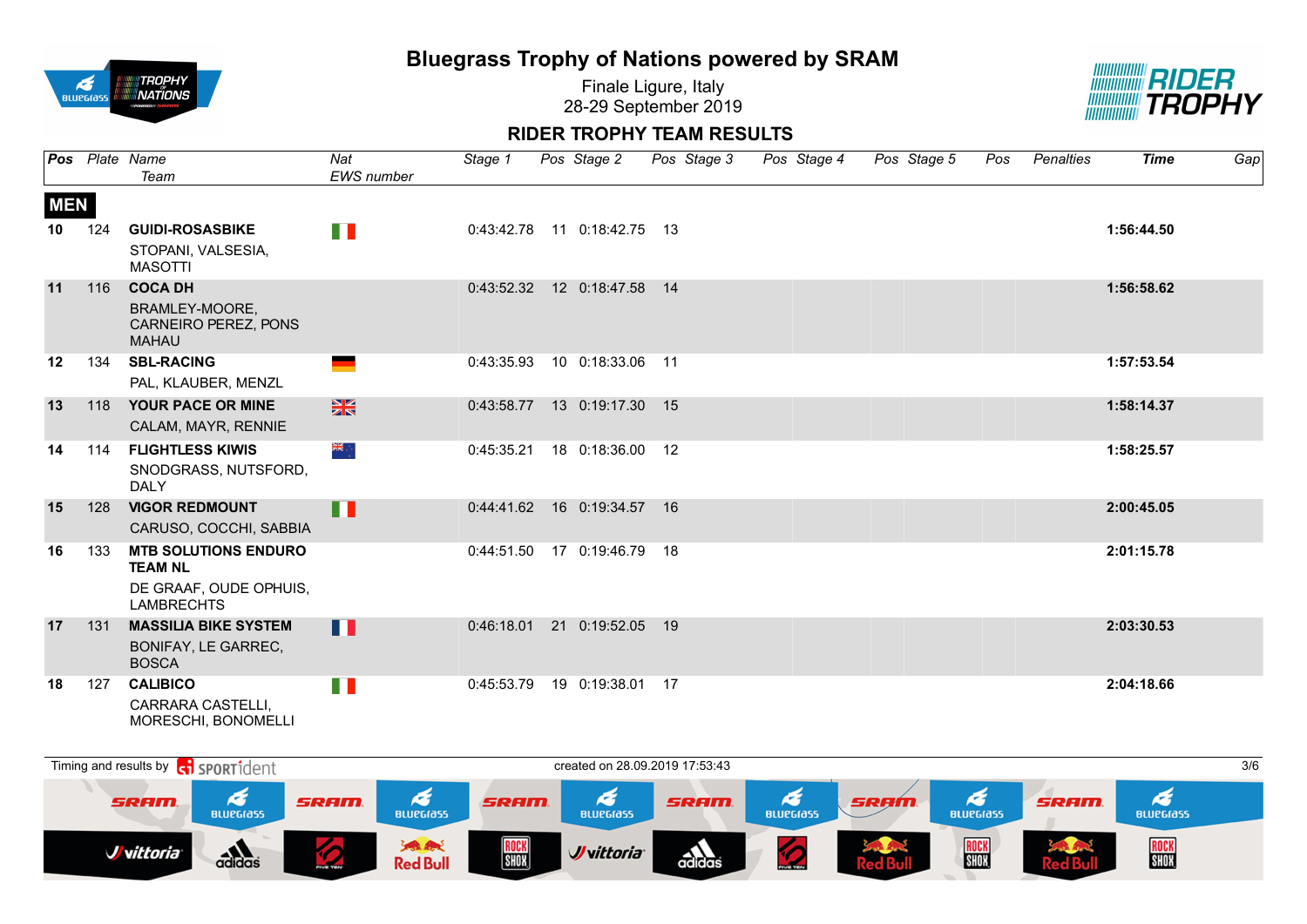

Finale Ligure, Italy 28-29 September 2019



|            |     | Pos Plate Name<br>Team                                             | Nat<br><b>EWS</b> number | Stage 1    | Pos Stage 2                 | Pos Stage 3 | Pos Stage 4 | Pos Stage 5 | Pos | Penalties | <b>Time</b> | Gap |
|------------|-----|--------------------------------------------------------------------|--------------------------|------------|-----------------------------|-------------|-------------|-------------|-----|-----------|-------------|-----|
| <b>MEN</b> |     |                                                                    |                          |            |                             |             |             |             |     |           |             |     |
| 19         | 136 | <b>RIVIERA OUTDOOR</b><br>SCACCIOTTI, SEMENZA,<br><b>BORDIGONI</b> | H                        | 0:46:27.93 | 22 0:20:04.71 21            |             |             |             |     |           | 2:05:48.56  |     |
| 20         | 132 | <b>M50 FRENCH FRIENDS</b><br>DAUMAS, SORROCHE,<br><b>DOZE</b>      | H N                      | 0:46:50.52 | 25 0:20:15.36               | -22         |             |             |     |           | 2:06:53.50  |     |
| 21         | 125 | <b>TEAM JOLLY BIKE</b><br>RAGGI, CERABINO,<br><b>ANDREINI</b>      | H.                       |            | 0:47:46.60 27 0:20:02.92 20 |             |             |             |     |           | 2:07:33.33  |     |
| 22         | 138 | <b>HUNCHBACKS</b><br>NOACK, HERMANN,<br>ZWETTLER                   |                          | 0:47:03.30 | 26 0:20:23.29               | -23         |             |             |     |           | 2:08:13.61  |     |
| 23         | 130 | <b>RADLINE MTB</b><br>BATUT, SEGURA,<br><b>RODRIGUEZ</b>           | П                        | 0:46:39.99 | 24 0:20:28.51               | 24          |             |             |     |           | 2:10:30.49  |     |
| 24         | 115 | <b>REBEL MTB</b><br>SMYTH, THORNHILL,<br><b>CROWLEY</b>            | H II                     | 0:47:49.91 | 28 0:21:34.45 26            |             |             |             |     |           | 2:11:02.36  |     |
| 25         | 129 | <b>SIX INCH</b><br>DE FELICI, LIGRANI,<br><b>CAVALIERE</b>         | H                        | 0:48:57.70 | 29 0:22:54.25 29            |             |             |             |     |           | 2:15:22.01  |     |
| 26         | 122 | QUI PRO QUO<br>PARODI, MARSUPINO,<br><b>BERTINO</b>                | FI I                     | 0:52:42.44 | 30 0:22:12.59               | -28         |             |             |     |           | 2:22:21.67  |     |
| 27         | 137 | PELIMANNIPOJAT<br>TIIRO, VALTONEN, KAYHTY                          | $\pm$                    | 0:57:32.39 | 34 0:26:24.80               | -31         |             |             |     |           | 2:39:12.17  |     |

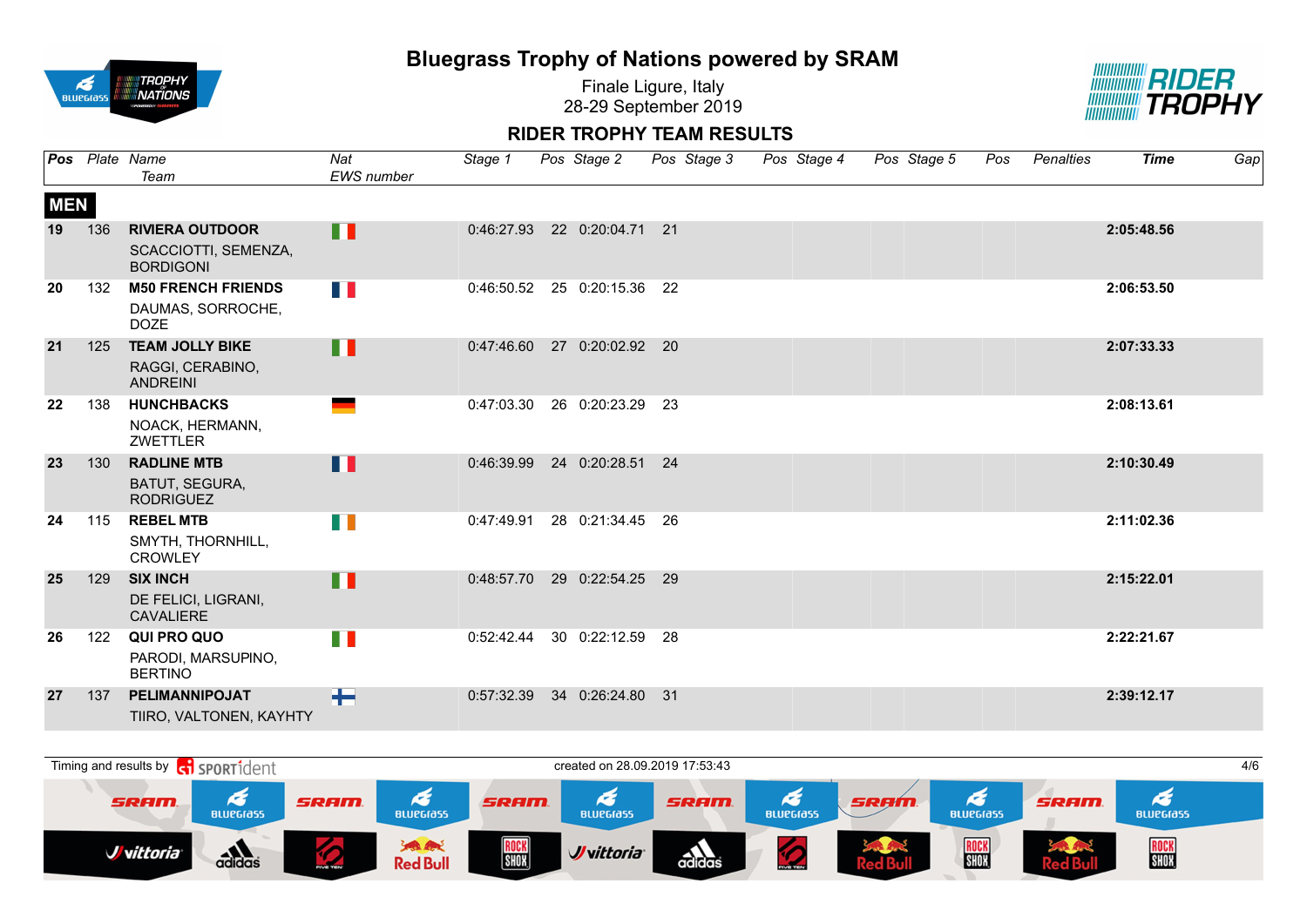| <b>BLUPGIASS</b> | ROPHY<br><i><b>ATIONS</b></i><br><b>POWEREDSY</b> |  |
|------------------|---------------------------------------------------|--|
|                  |                                                   |  |

Finale Ligure, Italy 28-29 September 2019



|             |              | <b>Pos</b> Plate Name                                                 | Nat        | Stage 1    | Pos Stage 2                 |         | Pos Stage 3 | Pos Stage 4 | Pos Stage 5 | Pos | Penalties | <b>Time</b> | Gap |
|-------------|--------------|-----------------------------------------------------------------------|------------|------------|-----------------------------|---------|-------------|-------------|-------------|-----|-----------|-------------|-----|
|             |              | Team                                                                  | EWS number |            |                             |         |             |             |             |     |           |             |     |
| <b>MEN</b>  |              |                                                                       |            |            |                             |         |             |             |             |     |           |             |     |
| 28          | 119          | <b>SIKAD UK ENDURO TEAM</b><br>ALABASTRO, DELA CRUZ,<br><b>BAYONA</b> |            |            | 0:56:05.08 33 0:27:15.86 32 |         |             |             |             |     |           | 2:56:38.42  |     |
|             | <b>WOMEN</b> |                                                                       |            |            |                             |         |             |             |             |     |           |             |     |
| $\mathbf 1$ | 143          | <b>SWISS CHEESE</b><br>KISER, MAYR, STADLER                           |            | 0:51:21.12 | 1 0:24:10.28                | $\perp$ |             |             |             |     |           | 2:24:15.08  |     |
| $\Box$      |              |                                                                       |            |            |                             |         |             |             |             |     |           |             |     |
|             | DNF #N/A     | #N/A                                                                  | #N/A       |            |                             |         |             |             |             |     |           |             |     |
|             | DNF #N/A     | #N/A                                                                  | #N/A       |            |                             |         |             |             |             |     |           |             |     |
|             | DNF #N/A     | #N/A                                                                  | #N/A       |            |                             |         |             |             |             |     |           |             |     |
|             | DNF #N/A     | #N/A                                                                  | #N/A       |            |                             |         |             |             |             |     |           |             |     |
|             | DNF #N/A     | #N/A                                                                  | #N/A       |            |                             |         |             |             |             |     |           |             |     |